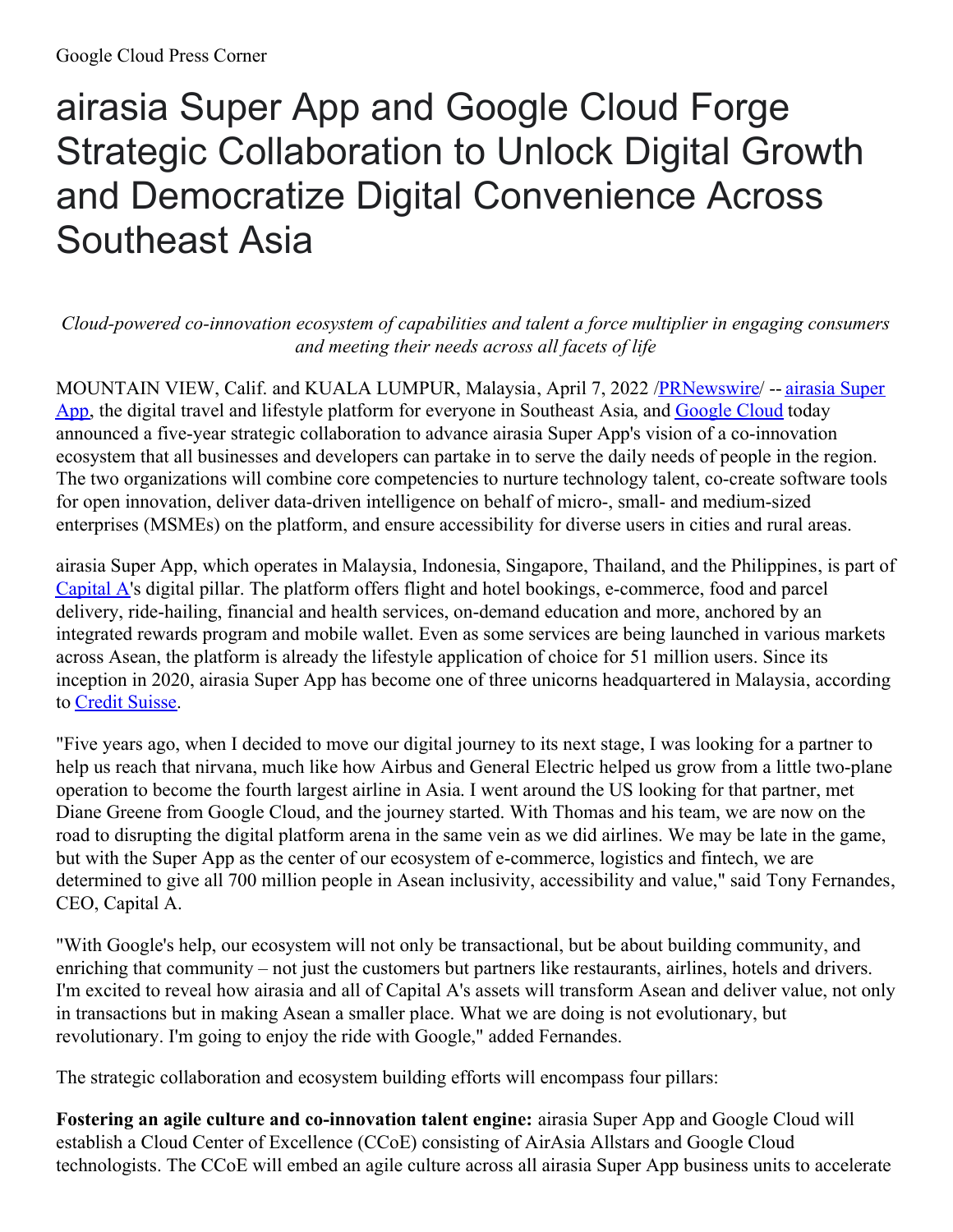product development velocity, enable teams to embrace change, and upskill talent. This includes tapping Google Cloud's Site Reliability Engineering (SRE) and MLOps best practices, so staff and AirAsia [Academy](https://c212.net/c/link/?t=0&l=en&o=3498693-1&h=3793129638&u=https%3A%2F%2Fredbeatacademy.com%2F&a=AirAsia+Academy) graduates can strengthen their technical capabilities and meet the requirements of the fast-growing business. As an extension of Google Cloud's product development team, the CCoE will also drive co-innovation efforts to shape technological advances for the region and beyond.

**Ensuring seamless user access anytime and anywhere, on any device:** By leveraging Google Cloud's secure and scalable infrastructure, and advanced microservices, serverless and networking technologies, the CCoE will enhance the airasia Super App so that it remains robust, reliable and lightweight as more features and services are continuously added. This ensures that the platform runs seamlessly when accessed by a high volume of users at any given time, including those in rural areas with intermittent internet connectivity or using lower-cost smartphones with less storage capacity.

**Unlocking data-driven insights to fuel MSME growth:** By deploying Google Cloud's leading analytics, machine learning and artificial intelligence technologies, the CCoE's data scientists can unify and analyze datasets to glean real-time insights into customer sentiment and emerging trends. These include an understanding of the travel sector's recovery trajectory and consumption patterns around food delivery, ridehailing and more. The insights will enable the platform to serve hyper-personalized recommendations to users on behalf of MSMEs and help grow these businesses' revenue streams.

**Empowering partners and developers to co-innovate and contribute:** By adopting Google Cloud's opensource principles and infrastructure, the CCoE will develop a suite of software development kits (SDKs) that ecosystem partners and external developers can use to expeditiously and cost-effectively create new features and services for airasia Super App users. These will include reusable software components for biometric identification, chatbots, e-wallets, online travel bookings and more. Google will also tap airasia Super App's in-region network to expand its developer [community](https://c212.net/c/link/?t=0&l=en&o=3498693-1&h=3882217204&u=https%3A%2F%2Fdevelopers.google.com%2F&a=developer+community) in Southeast Asia.

"To benefit everyone across Southeast Asia's heterogeneous communities, the airasia Super App must be simple and easy-to-use while underpinned by inclusive design, interoperability and personalization," said Amanda Woo, CEO, airasia Super App. "It's therefore crucial that we leverage Google's rich experience in building global platforms and ecosystems to equip and engage more talent, entrepreneurs and partners who can provide even more tailor-made solutions that fit users' lives. What we're announcing today is just the beginning, and we look forward to exploring further [co-innovation](https://c212.net/c/link/?t=0&l=en&o=3498693-1&h=1666611543&u=https%3A%2F%2Fwww.google.com%2Ftravel%2F&a=digital+travel+planning) initiatives with Google, whether in digital travel planning, [self-driving](https://c212.net/c/link/?t=0&l=en&o=3498693-1&h=1523226428&u=https%3A%2F%2Fwaymo.com%2F&a=self-driving+cars) cars, cloud [gaming](https://c212.net/c/link/?t=0&l=en&o=3498693-1&h=3450646247&u=https%3A%2F%2Fstadia.dev%2F&a=cloud+gaming), startup [investment](https://c212.net/c/link/?t=0&l=en&o=3498693-1&h=3799029316&u=https%3A%2F%2Fwww.capitalg.com%2F&a=startup+investment), or supporting frontline workers through Google [Workspace."](https://c212.net/c/link/?t=0&l=en&o=3498693-1&h=3774876626&u=https%3A%2F%2Fcloud.google.com%2Fblog%2Fproducts%2Fworkspace%2Fenabling-frontline-workers-in-asia-pacific&a=supporting+frontline+workers+through+Google+Workspace)

"Super-apps are helping small businesses thrive and stimulate economies. In fact, the World Economic Forum estimates that 70 percent of new economic value generated in the next decade will be driven by digital platform business models," said Thomas Kurian, CEO, Google Cloud. "airasia Super App is an inspiring example of a company that's innovating using cloud-first technologies to better reach and serve their customers. We're proud to be working with Tony and his team to further develop talent and an open innovation ecosystem to meet diverse digital lifestyle needs across Southeast Asia."

## **About airasia Super App**

The airasia Super App is a one-stop travel, e-commerce and fintech platform offering consumers over 15 lines of products and services via the SuperApp as well as the airasia.com website. Powered by data and technology, the airasia Super App leverages its digital ecosystem of 51 million users and 40 million downloads to generate personalized and seamless consumer experience in the digital new era. Users can also engage in real-time conversations, join like-minded communities, play games and much more. From travel needs to everyday lifestyle essentials, there is always something for everyone on the airasia Super App. Download the **[airasia](https://c212.net/c/link/?t=0&l=en&o=3498693-1&h=874237602&u=https%3A%2F%2Fwww.airasia.com%2Faa%2Fappdownload%2F&a=airasia+Super+App) Super App** via the Apple App Store or the Google Play Store.